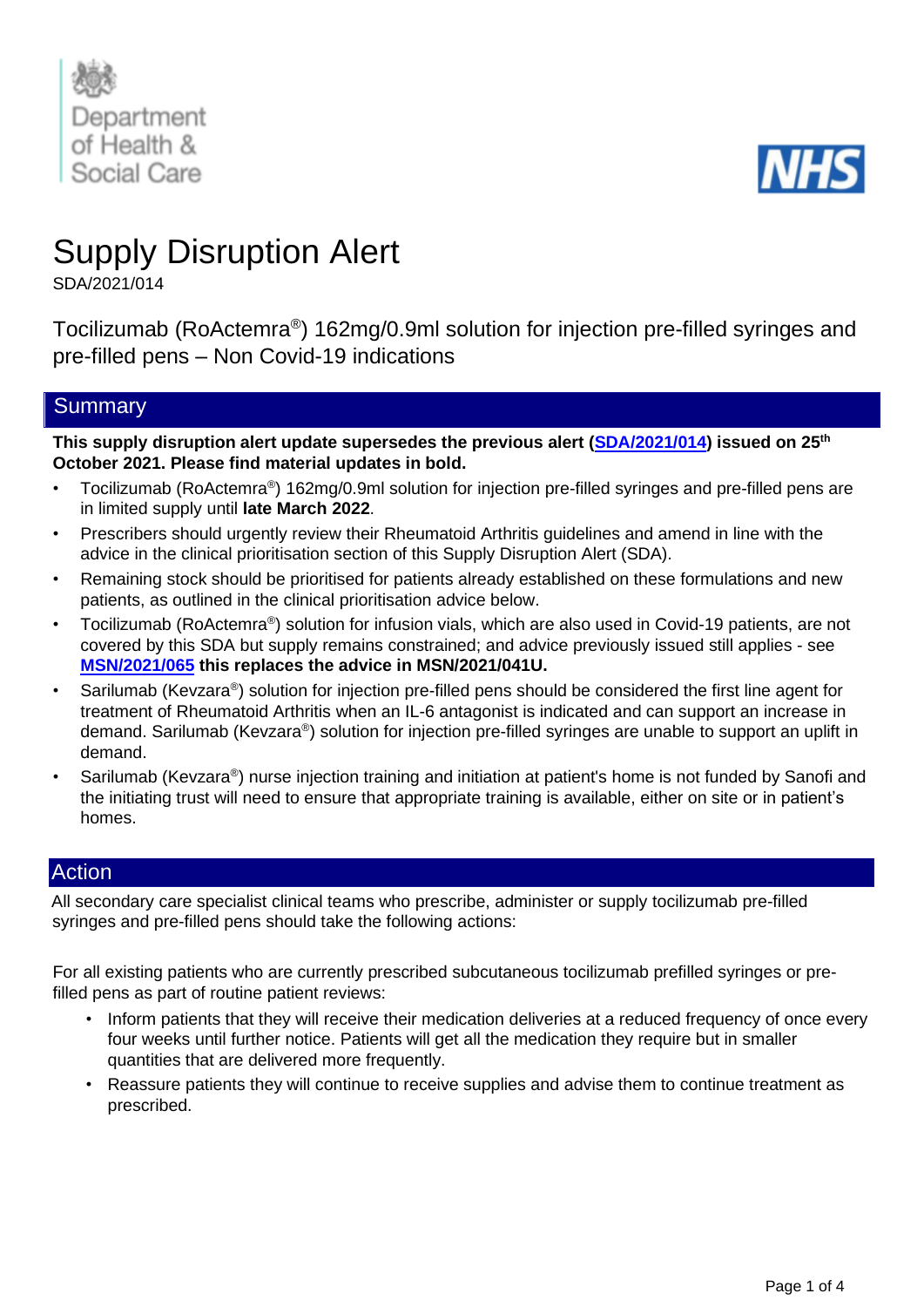#### SDA/2021/014

Local Rheumatoid Arthritis guidelines should be reviewed and amended in line with clinical prioritisation and advice as below. New patients should be initiated on treatment as per amended guidelines which signpost to alternative agents.

## Product details

Tocilizumab (RoActemra®) 162mg/0.9ml solution for subcutaneous injection pre-filled syringes and pre-filled pens

## Problem / background

There are limited supplies of Tocilizumab (RoActemra®) 162mg/0.9ml solution for subcutaneous injection pre-filled syringes and pre-filled pens until at least January 2022 due to increased global demand on the active pharmaceutical ingredient. Tocilizumab (RoActemra®) solution for infusion vials, are not covered by this SDA but also continue to have constrained volumes.

#### Advice on clinical prioritisation

Tocilizumab (RoActemra® ) **pre-filled syringes** and **pre-filled pens** are used in the treatment of juvenile idiopathic arthritis (JIA), rheumatoid arthritis (RA), giant cell arteritis (GCA) as well as some other off-label indications such as Adult Onset Still's Disease (AOSD) and Takayasu arteritis.

For patients being considered for initiation of subcutaneous tocilizimab, clinicians should consider the following in conjunction with the patient:

#### Rheumatoid Arthritis

New patients: Avoid starting tocilizumab: if an anti-IL-6 agent is considered the most appropriate option, prescribe sarilumab solution for injection pre-filled pens.

#### Juvenile Idiopathic Arthritis

New patients: Avoid starting tocilizumab and use alternative indicated agents <https://www.nice.org.uk/guidance/ta373>

#### Adult Onset Still's Disease

New patients: Consider prescribing Anakinra (Kineret®) solution for injection pre-filled syringes as an alternative according to the NICE Technology Appraisal (685) Anakinra for treating Still's disease <https://www.nice.org.uk/guidance/ta685>

#### Giant Cell Arteritis

New patients: Where tocilizumab is indicated, initiate patients on tocilizumab prefilled syringes or prefilled pens. Prescribing should be initiated according to NICE TA518 <https://www.nice.org.uk/guidance/ta518> and the rapid policy statement on Tocilizumab for giant cell [arthritis \(GCA\) during the COVID-19 pandemic.](https://www.england.nhs.uk/coronavirus/wp-content/uploads/sites/52/2020/07/C1367_RPS-tocilizumab-for-GCA-during-the-COVID-19-pandemic_v3.pdf) 

#### Takayasu Arteritis

New patients: Where tocilizumab is indicated, initiate patients on tocilizumab prefilled syringes or prefilled pens. There are no commissioned alternative agents. NHS England Clinical Commissioning policy ref 16056/P should be followed as found at this link:- [https://www.england.nhs.uk/wp](https://www.england.nhs.uk/wp-content/uploads/2018/07/Tocilizumab-for-Takayasu-arteritis.pdf)[content/uploads/2018/07/Tocilizumab-for-Takayasu-arteritis.pdf.](https://www.england.nhs.uk/wp-content/uploads/2018/07/Tocilizumab-for-Takayasu-arteritis.pdf)

In all cases where a treatment plan is initiated, there should be clear communication with the patient/carer under the principles of shared decision-making. The clinical effects of medication should be monitored in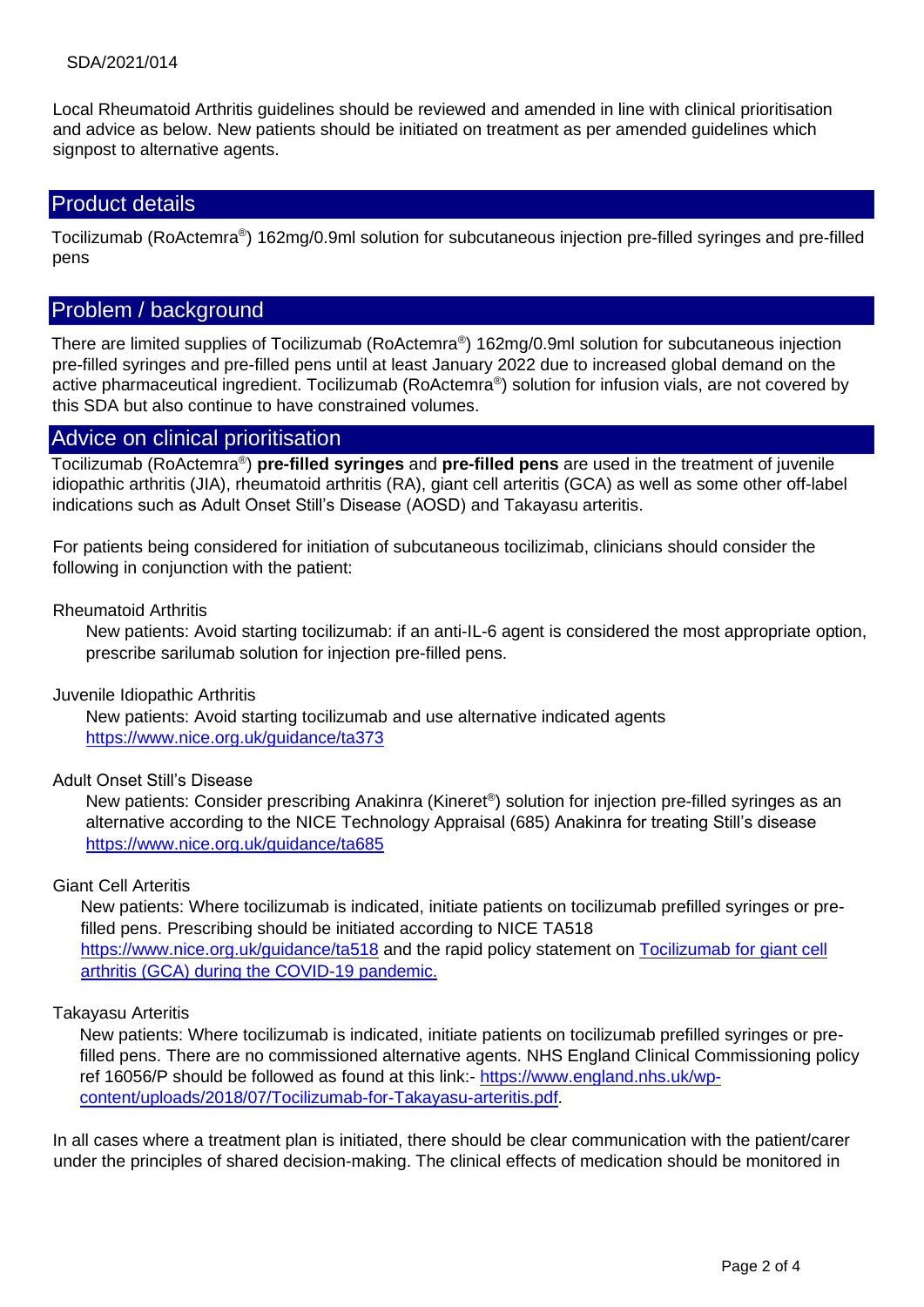line with established practices, and patients should have access to a local rheumatology advice line in case of flare up or concern.

The patient's general practitioner should be informed of all new prescriptions as soon as possible.

## **Distribution**

#### **Trusts (NHS boards in Scotland)**

CAS and SABS (NI) liaison officers for onward distribution to all relevant staff including:

- A&E consultants
- A&E departments
- A&E nurses
- All departments
- Chief pharmacists
- Clinical governance leads
- Clinical Procurement Specialists
- Community hospitals
- Community nurses
- Day surgery units
- Diabetologists
- District nurses
- Emergency Preparedness and Response officer
- Endocrinologists
- Haematologists
- Hospital pharmacies
- Hospital pharmacists
- Medical directors
- NHS walk-in centres
- Outpatient clinics
- Palliative care teams
- Paramedics
- Pharmaceutical advisors
- Pharmacists
- Paediatricians
- Purchasing managers
- Respiratory specialists
- Rheumatology specialists
- Rheumatology consultants
- Risk managers
- Supplies managers
- Walk-in centres

#### **NHS England regional teams**

For onward distribution to all relevant staff including:

• Community Pharmacists

#### **General Practice**

For onward distribution to all relevant staff including:

- General practitioners
- General practice managers
- General practice nurses
- Non-medical prescribers in General Practice

### **Independent distribution Establishments registered with the Care Quality Commission (CQC) (England only)**

- Adult placement
- Care homes providing nursing care (adults)
- Care homes providing personal care (adults)
- **Clinics**
- Domiciliary care providers
- Further education colleges registered as care homes
- **Hospices**
- Hospitals in the independent sector
- Independent treatment centres
- Nursing agencies
- Private medical practitioners